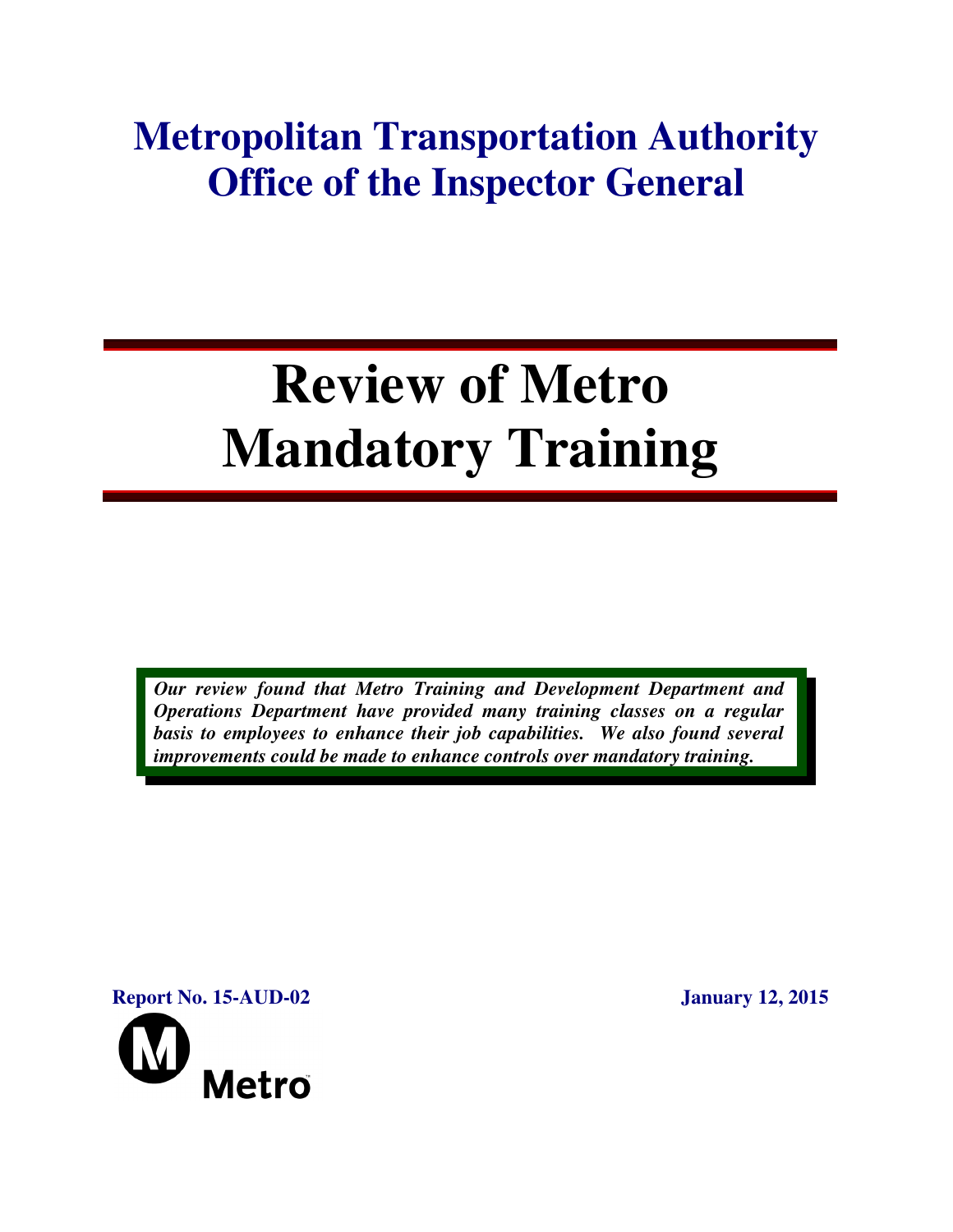

**Los Angeles County Metropolitan Transportation Authority** 

Office of the Inspector General 818 West 7<sup>th</sup> Street, Suite 500 Los Angeles, CA 90017

DATE: January 12, 2015

TO: Metro Chief Executive Officer Metro Board of Directors Karen Gorman **FROM:** Inspector General **SUBJECT:** Report on Review of Metro Mandatory Training (Report No. 15-AUD-02)

As part of our ongoing efforts to assist Metro in improving its economy, efficiency, and effectiveness of operations, the Office of the Inspector General (OIG) performed a review to evaluate the adequacy of controls over Metro mandatory training.

We found that the Metro Training & Development (T&D) Department has provided many training classes on a regular basis to employees to enhance their job related capabilities and skills. Our review also found opportunities to improve mandatory training such as:

- Consider ways to proactively implement a system to identify all employees who require mandatory training and notify the employees to register for the classes.
- Review the mandatory training classes listed in the SharePoint database to ensure that all mandatory training classes are annotated as "mandatory" in the database, and periodically review the database to ensure that information on the database is current.
- Identify what mandatory training is required for each Metro position.
- Encourage managers and supervisors to review required training with their employees when reviewing the employee's performance and when preparing employee objectives for the coming year.
- Update the Metro Policy on Training, which has not been updated for over 13 years.
- Consider whether it is feasible and appropriate to put some training courses online so that employees could complete or take refresher training at a time and location convenient for them. This could provide additional opportunities for employees to complete mandatory training.

Metro management initiated corrective action. A copy of Management's response is attached to this report.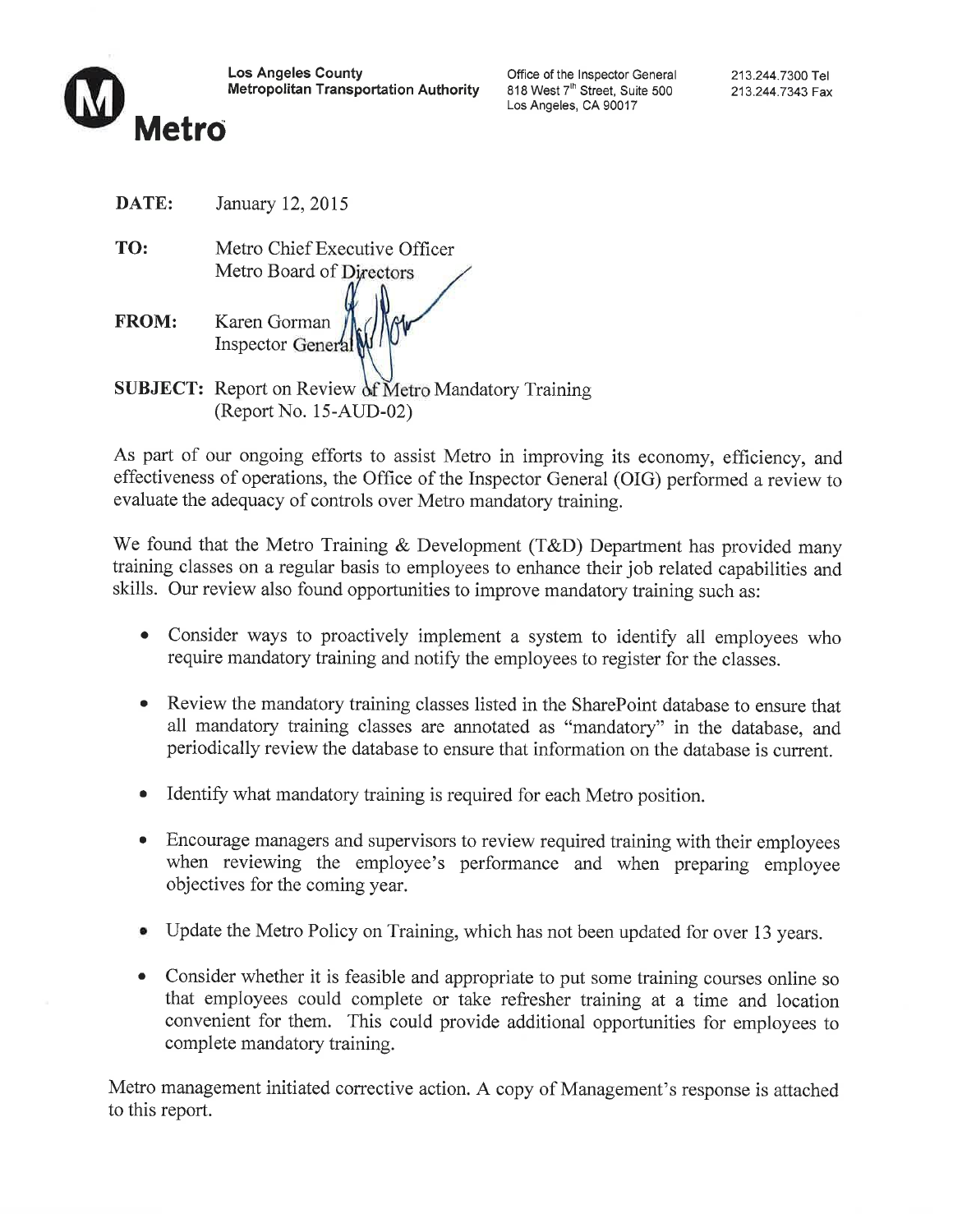## TABLE OF CONTENTS

|--|

| $\mathbf{1}$    |                                                                               |                         |  |
|-----------------|-------------------------------------------------------------------------------|-------------------------|--|
|                 |                                                                               | $\mathbf{1}$            |  |
|                 |                                                                               | $\overline{2}$          |  |
|                 | 1. Employees Required to Attend Mandatory Training Classes Are Not Identified | $\overline{2}$          |  |
| 2.              | All Mandatory Training Classes Are Not Identified in the Database             | $\overline{\mathbf{3}}$ |  |
| 3.              |                                                                               | $\overline{\mathbf{4}}$ |  |
| 4.              |                                                                               | $\overline{\mathbf{4}}$ |  |
|                 |                                                                               | 5                       |  |
|                 |                                                                               | 5                       |  |
|                 |                                                                               | 6                       |  |
|                 |                                                                               | 6                       |  |
|                 | <b>ATTACHMENTS</b>                                                            |                         |  |
| A.              |                                                                               | 7                       |  |
| <b>B.</b>       | List of Mandatory Training Classes Not Annotated as "Mandatory" in the        | 10                      |  |
| $\mathcal{C}$ . |                                                                               | 13                      |  |
| D.              |                                                                               | 15                      |  |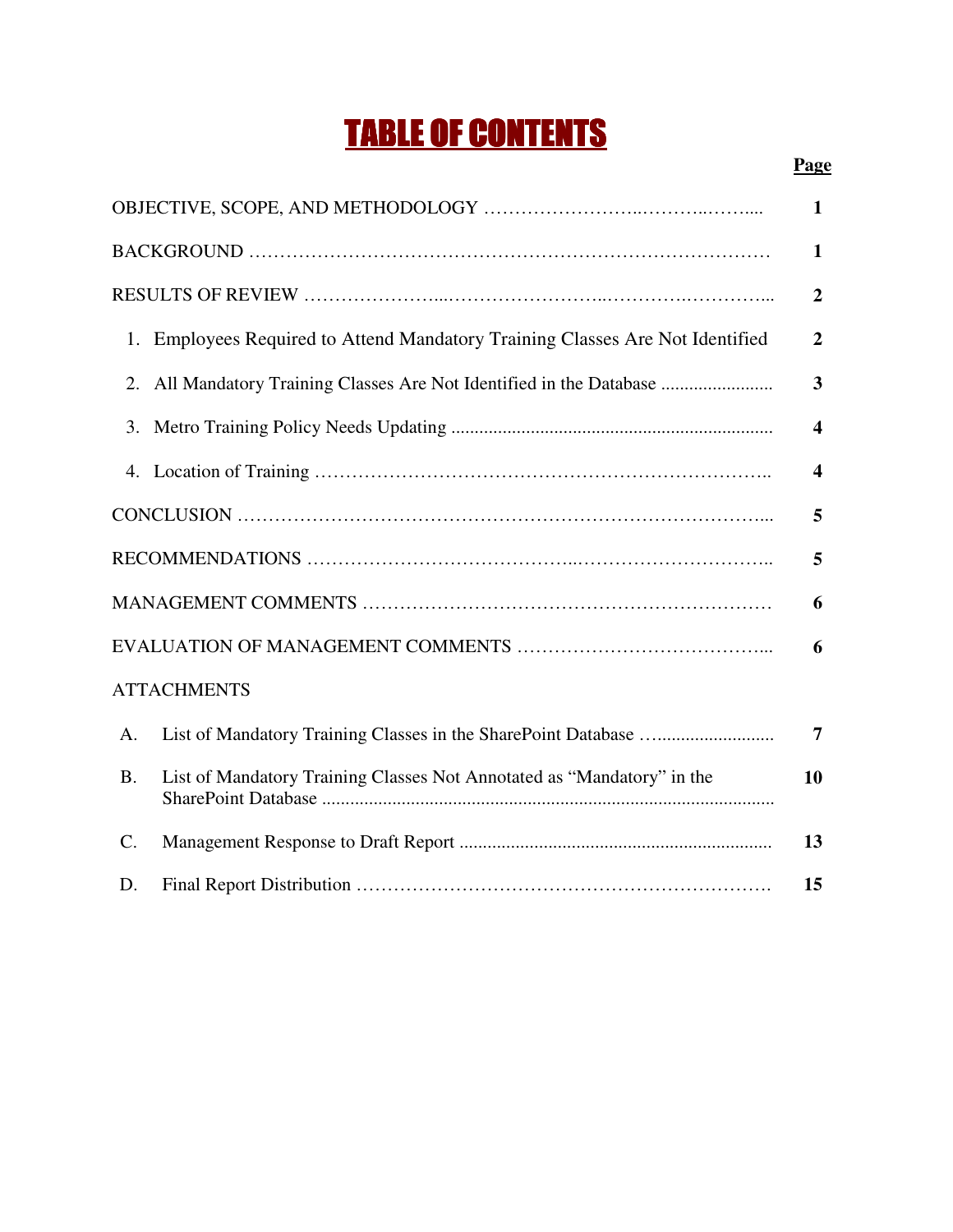## **OBJECTIVE, SCOPE, AND METHODOLOGY**

The objective of this review was to determine whether the controls over Metro mandatory training are adequate. To achieve the review objective, we performed the following:

- Reviewed and evaluated Metro's current policies and procedures governing employee training;
- Interviewed staff in the T&D Department and other appropriate departments to gain an understanding of Metro mandatory training; and
- Reviewed and analyzed Metro computerized training classes.

We conducted this review in accordance with Generally Accepted Government Auditing Standards. Those standards require that we plan and perform the audit to obtain sufficient, appropriate evidence to provide a reasonable basis for our findings and conclusions based on our audit objectives. We believe that the evidence obtained provides a reasonable basis for our findings and conclusions based on our audit objectives. We did not evaluate the content or quality of training provided. In addition, the Metro Purchase Card training was not included in this review because this training is solely under the control of the Procurement Department rather than the T&D Department.

#### **BACKGROUND**

Metro promotes and supports the professional development and training of its employees by offering development and training courses for meeting the current and future business needs. Metro maintains two Intranet websites for employees to view and sign up for classes, one for general and specialty classes and the other for Operations-related classes. Metro's general training is coordinated by the  $T\&D^1$  Department while training related to transit operations is coordinated by Operations Central Instruction (OCI) under the Operations Department. The T&D Department and OCI share a master database that keeps track of the employees' training.

T&D maintains an Intranet webpage from which employees may view and register for available classes. T&D periodically emails a listing of upcoming training classes that shows "Who Should Attend," "What You Will Learn," and "Objectives" with a link provided for employees to sign up to all Metro Email Recipients on a regular basis.

When an employee registers for a class, it is recorded in the database from which a sign-in sheet is printed at the time of the class. Employees sign the sign-in sheet as evidence that they attended the class. The class instructor collects the completed sign-in sheet when a class

 $\overline{a}$ <sup>1</sup> Formerly the Office of Development and Training Department.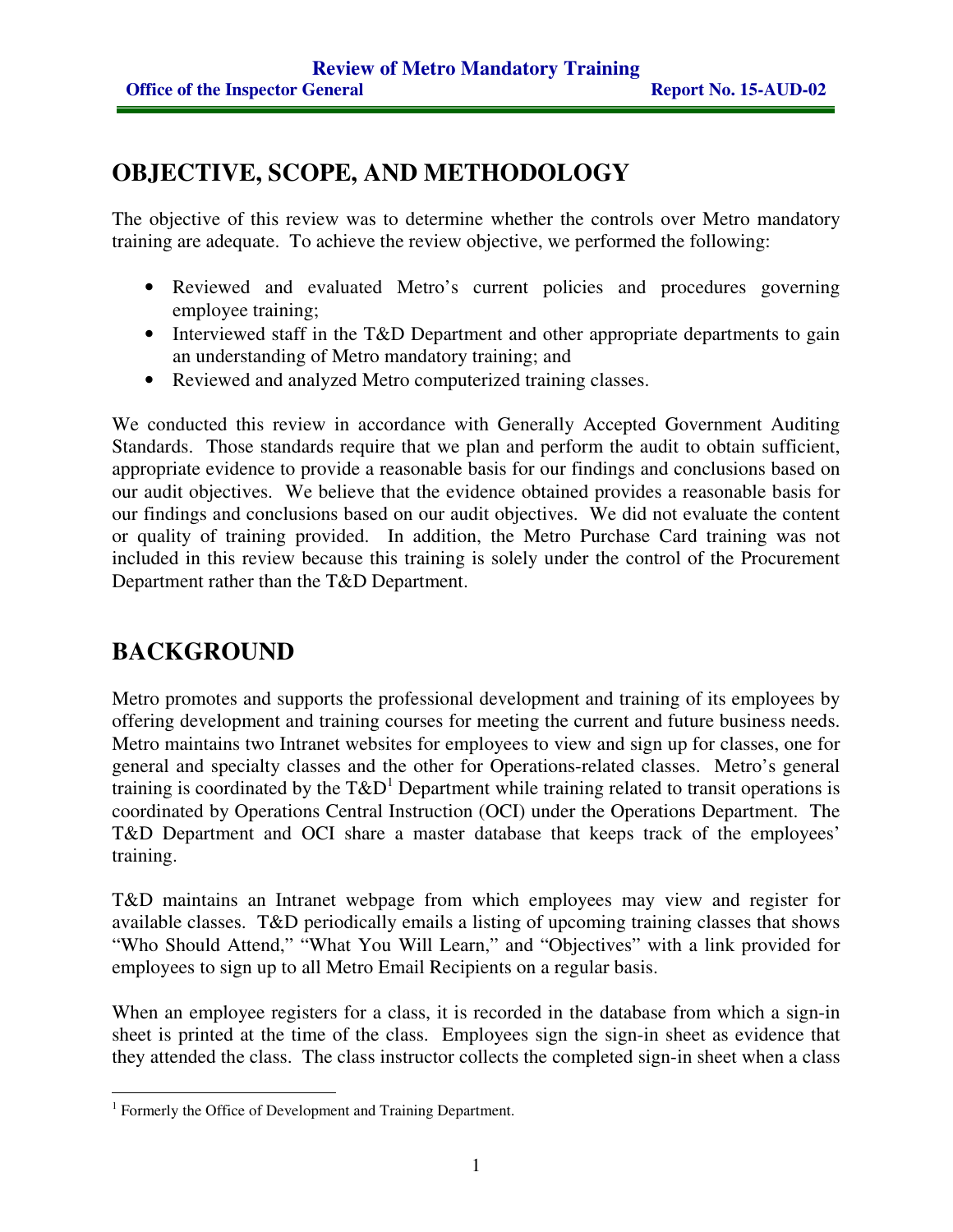#### **Review of Metro Mandatory Training Office of the Inspector General Report No. 15-AUD-02**

is completed. Subsequently, the database is annotated that the employee attended the class and the sign-in sheet is scanned into the computer. The annotation and scanning of the signin sheet is sometimes done by an employee of T&D and at other times by the individual instructor.

Mandatory training ranges from one-time training, such as the "New Employee Orientation," to those that need to be repeated periodically, such as "Sexual Harassment Prevention, Title VI and Title VII," which is required by law for various managers every 2 years.

#### **RESULTS OF REVIEW**

#### 1. Employees Required to Attend Mandatory Training Classes Are Not Identified

Metro's system does not identify employees who are required to attend mandatory training classes for their job classification. As a result, it is not easy for Metro staff and managers to determine if they or their employees need to attend a mandatory training class. While Metro employee names are readily available by job classification (title), Metro has not specified what training is required for each job classification, and the job title itself is not always sufficient to determine whether the employee with such a job title needs to take a particular class. For example:

- The requirements for the "Hazard Communication" state, in part, "Attendance is mandatory for all Metro Managers and Supervisors who manage or supervise employees who handle or work with hazardous substances..." However, there are hundreds of employees who have the words Manager or Supervisor in their title, and the title alone is insufficient to determine who actually deals with hazardous substances.
- Another difficulty is that the job classification title may not always be sufficiently informative for matching to the training requirements. For example, some employees have the word "Manager" in their title (for example Transportation Planning Manager) but do not supervise any employees, which can make it difficult to determine the employee's training needs.

The T&D Department sends out mass e-mails periodically to all recipients listing upcoming classes and the target audience, but it is generally up to employees and their supervisors to identify the need and register for the classes. The Training Coordinator sends notices to specific employees about mandatory training classes that are required, when the individual employees are identified.

a. Some employees might not have attended mandatory training. Since there is no system to identify persons who are required to take mandatory training, there is little control to ensure that any particular individual actually attended the mandatory training. We examined the "Hazard Communication" job classification for managers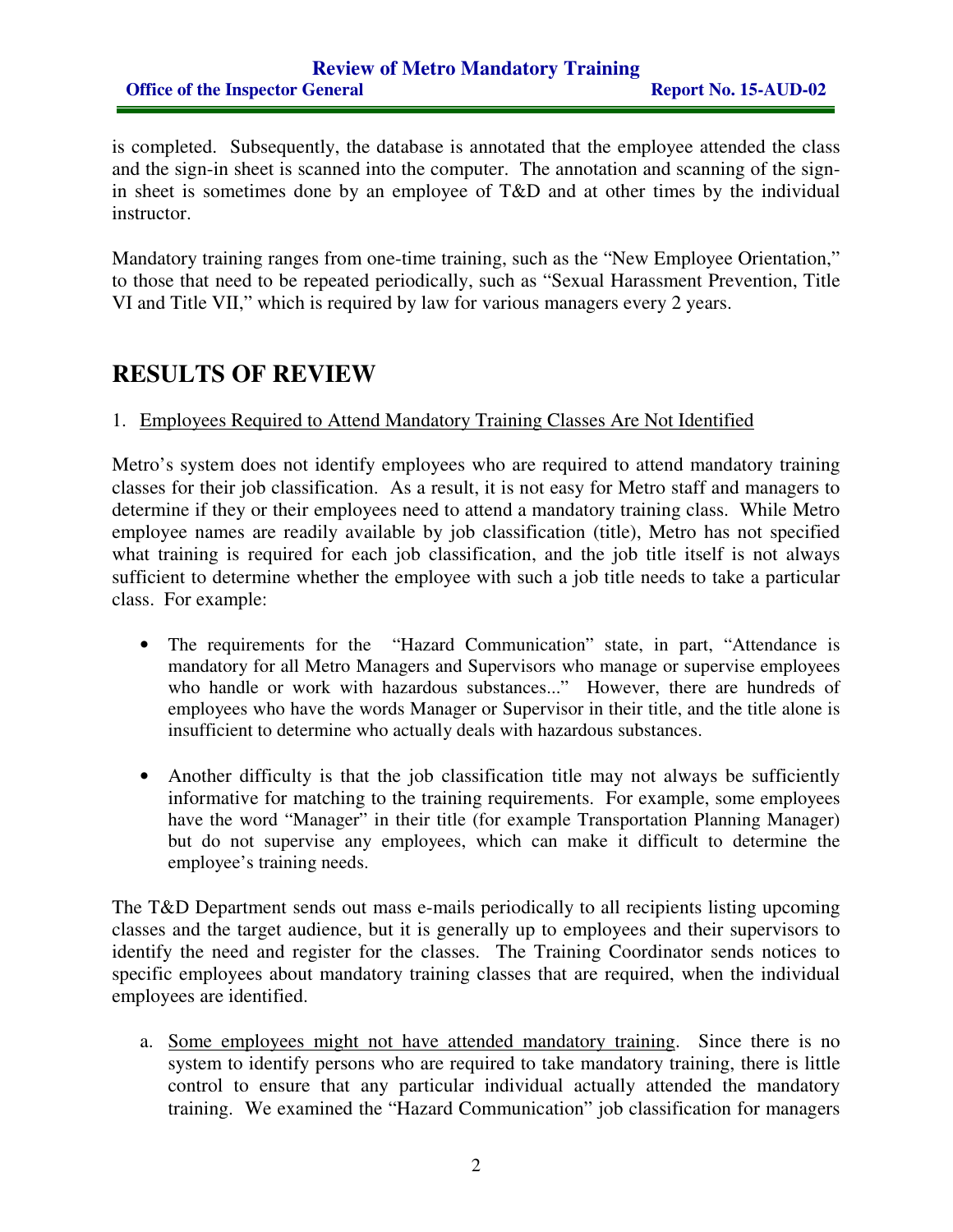and found that five managers or supervisors in maintenance did not attend the mandatory class. These individuals had mistakenly taken the shorter "Hazard Communication for Employees" class. We verified with the five individuals that they took the other class; therefore, they now are aware that they should attend the class for supervisors. Since these classes have almost the identical titles, it was not readily clear to the employees which class was required.

- b. System to identify persons required to take mandatory training. Since some individuals might not have attended all the mandatory training classes applicable to them, we believe that T&D should consider ways to proactively identify employees who need to attend these mandatory training classes such as:
	- One possible tool to identify all employees who should attend mandatory training may be to survey managers (using the on-line survey tool to which T&D is already subscribed) to ask them what training should be required for each of the employee positions they manage, or what training class they need. The manager would review the list of all mandatory classes, including a description, and identify which course each position should take. Because the needs or duties of employees change over time, the survey should be repeated periodically.
	- All mangers/supervisors could be periodically notified of mandatory classes and be requested to notify employees to sign up their required classes, if appropriate.

The method chosen to proactively assure that all required employees attend mandatory classes should be incorporated into the Metro training policy.

#### 2. All Mandatory Training Classes Are Not Identified in the Database

A SharePoint database was established that identifies the available courses, and has links to course descriptions that show the contents of the class and a description of those employees who are required to attend. The database has a field to show whether the class is mandatory. In our audit, we found that the database listed a total of 189 classes, of which 18 were marked as mandatory (see Attachment A for a list).

We reviewed the description for all classes and identified 24 additional classes that were mandatory for some staff by law, policy, or to operate equipment. Therefore, there are a total of 42 classes that are mandatory. We believe that the database should be updated, and periodically reviewed to assure that all mandatory training classes are marked in the database. The 24 additional mandatory classes, listed in Attachment B, appear to mostly relate to Operations areas. These classes might be known to and/or tracked by the OCI;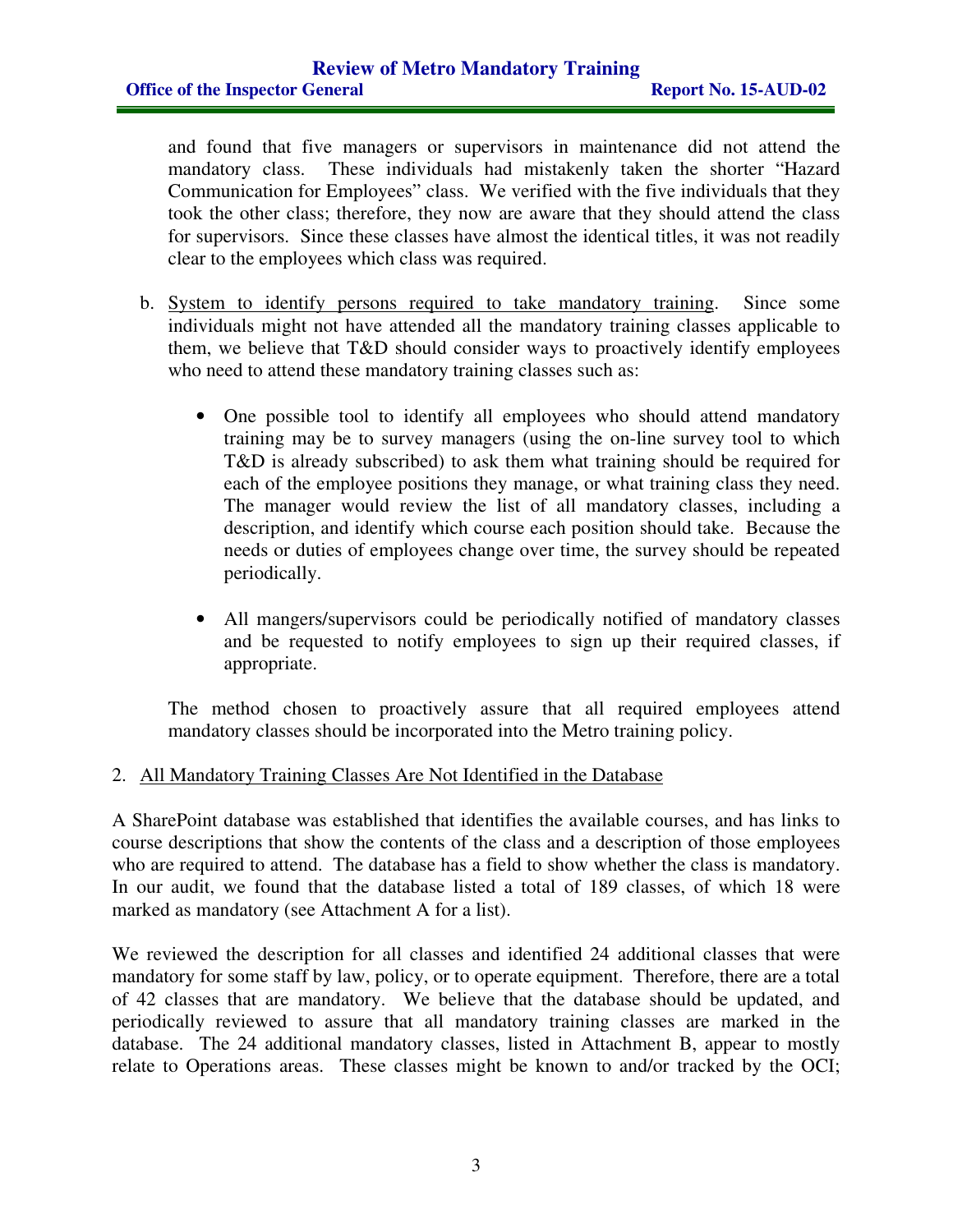#### **Review of Metro Mandatory Training Office of the Inspector General Report No. 15-AUD-02**

however, both T&D and OCI share the same database that list all classes including those marked as "mandatory" classes.

#### 3. Metro Training Policy Needs Updating

Metro policy HR 8-2 (Human Resources Development and Training) is not up-to-date. All Metro policies are required to be reviewed and updated biennially for compliance with current laws, standards, and best practices.<sup>2</sup> HR-2 was implemented on January 12, 2001, and has not been updated for over 13 years.

HR 8-2 is general in nature; and it basically states that training exists and is available to employees. The current policy does not specify procedures, and does not reflect recent organizational changes. For example, the policy states that T&D and the Training Council should review the mandatory training classes at least annually to ensure that the training classes are updated and current. However, we were informed that the Training Council has been disbanded for several years. Accordingly, HR 8-2 should be updated in accordance with Metro requirements to reflect current organization and practices.

We believe that it is important to assure that all mandatory training is taken by appropriate employees. This assures that employees, managers, and supervisors have the skills needed to carry out their duties, and the knowledge to comply with laws and regulations. Failure to obtain necessary training could result in safety violations, increasing risk, or impacting Metro's position in lawsuits.

#### 4. Location of Training

 $\overline{a}$ 

Since training classes are given at many locations including the Gateway Building, the Central Maintenance Facility, and remote locations such as the divisions, we believe that using technology to expand coverage so that one instructor could teach employees at multiple locations simultaneously would make some training more efficient. This could include use of webinars, Smart Boards, webcams, and other techniques to broadcast training to remote sites. Another option is to video tape the training and post it online for access when the employee is available or has an immediate need for the training. T&D Department could work with OCI and the Information Technology Services (ITS) Department to explore means to use technology.

 $2^2$  General Management Policy GEN 5, Administrative Policies and Procedures, dated February 29, 2012.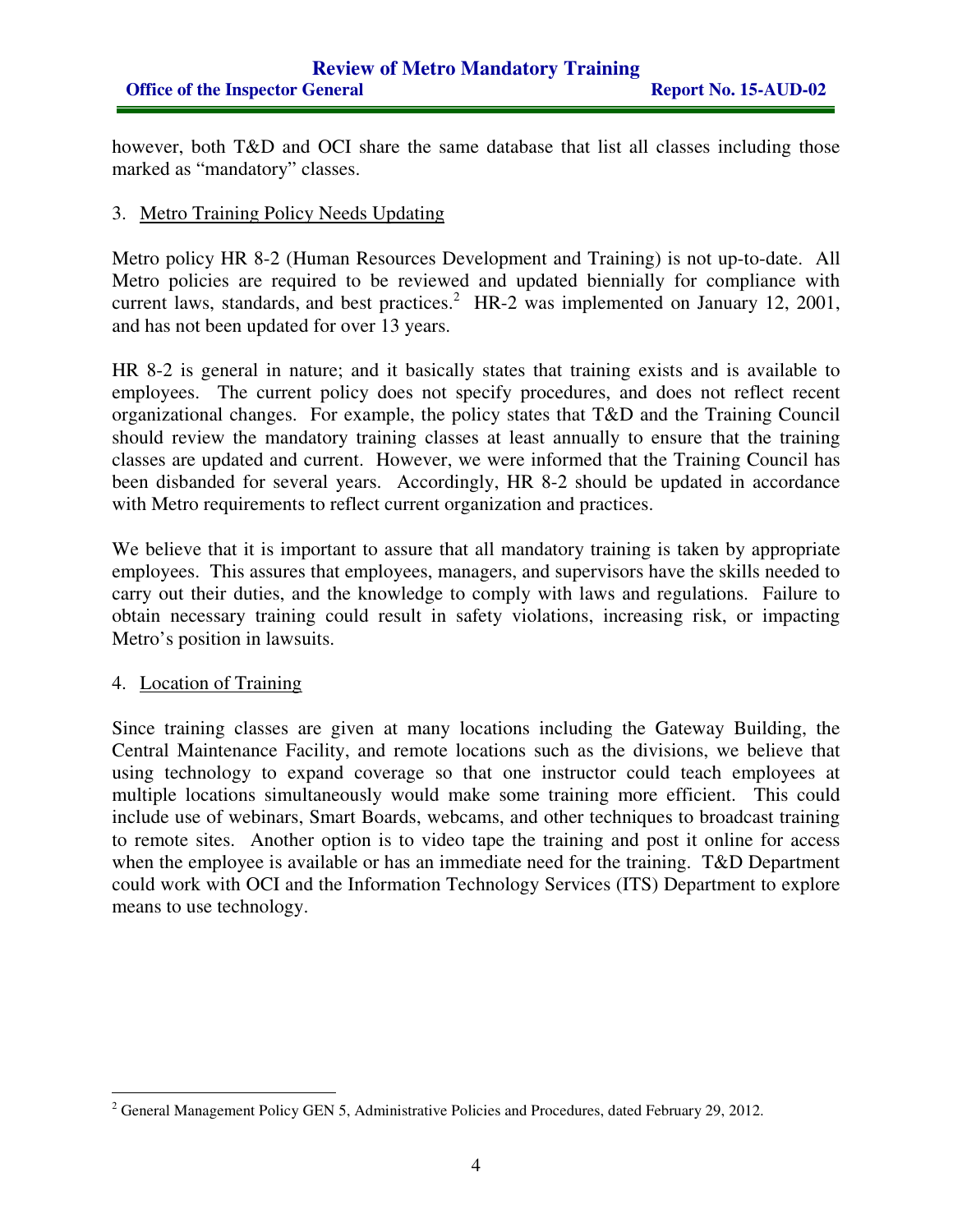## **CONCLUSION**

We found that Metro has provided many training classes on a regular basis to employees to enhance their job skills. We also found several areas where improvements can be made to promote compliance with mandatory training requirements.

- Employees required to attend mandatory training classes are not identified.
- All mandatory training classes are not identified in the database.
- Metro training policy needs updating.
- Mandatory training that each position in Metro should complete is not determined.

#### **RECOMMENDATIONS**

The Training & Development Department should:

- 1. Consider ways to proactively set up a system to identify all employees who require mandatory training, and notify the employees to sign up for the required classes.
- 2. Update the SharePoint database by:
	- a. Reviewing the mandatory training classes listed in the SharePoint database to ensure that all mandatory training classes are annotated as "mandatory" in the database, and
	- b. Periodic reviewing the database to ensure that the information listed is current and all mandatory training classes are annotated.
- 3. Update the Metro Policy on Training, HR 8-2, in accordance with General Management Policy GEN 5.
- 4. Encourage managers and supervisors to review required training with their employees when reviewing the employee's performance and when preparing employee objectives for the coming year.
- 5. Consider whether it is feasible and appropriate to put some training courses online so that employees could complete or take refresher training at a time and location convenient for them.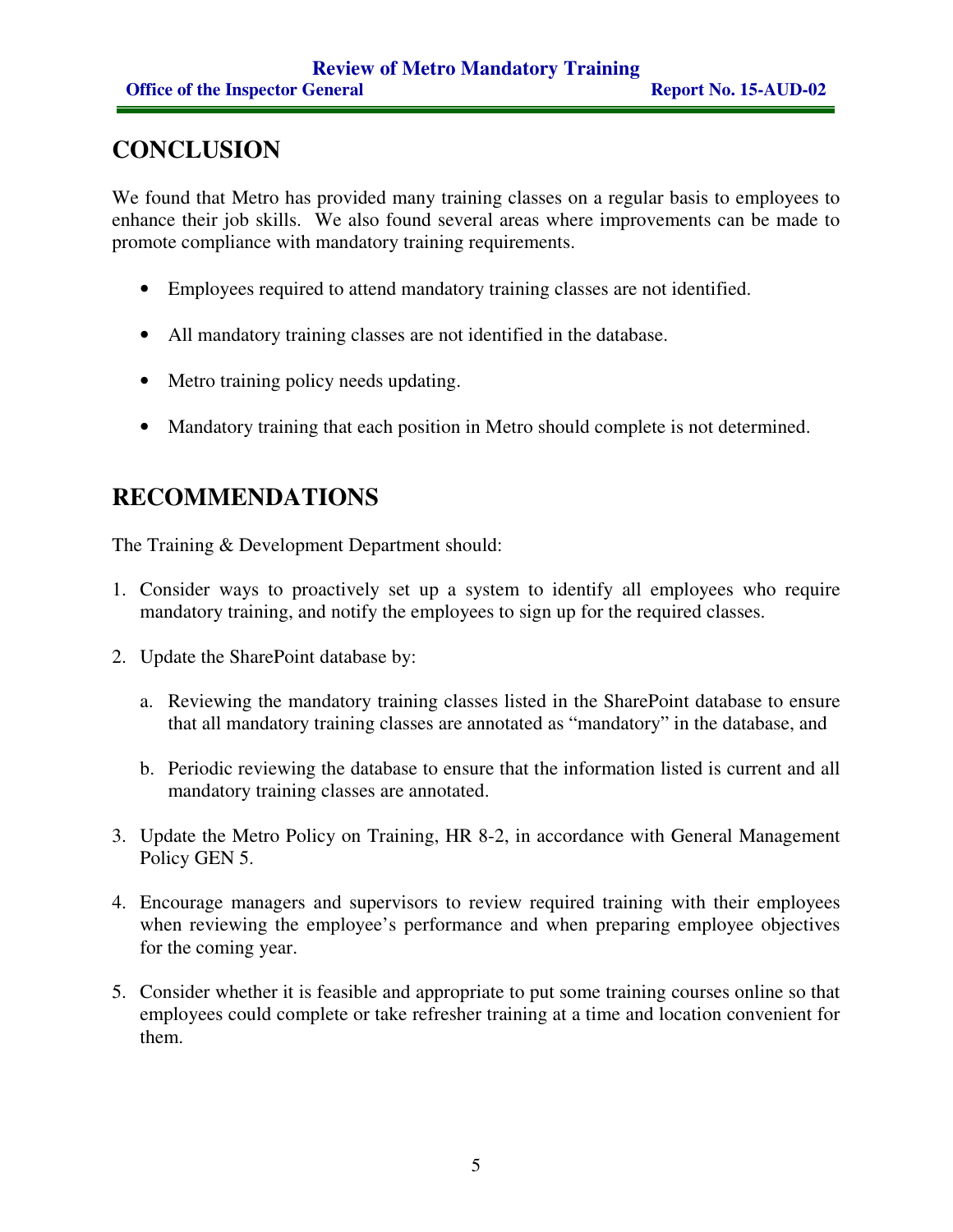## **MANAGEMENT COMMENTS**

On December 10, 2014, we provided Metro management a draft report. On January 9, 2015, management provided a response that stated Training & Development:

- Will work with other departments to identify all employees who require mandatory training.
- Will connect monthly with other relevant departments to ensure maintenance of the most current and up-to-date database of mandatory training classes.
- Has reviewed Policy HR 8-2 and will make recommendations for revision, particularly with regard to identifying mechanisms to more tightly monitor and pursue mandatory training compliance.
- Will collaborate with Human Resources to more strongly encourage mandatory training planning into the individual performance plan (IPP) process.
- Has already created one online mandatory training course (Drug & Alcohol Awareness) and is working on two others (Earthquake Preparedness and Human Trafficking). The Department will continue its efforts in utilizing the online platform for future mandatory training. (See Attachment C for a copy of management's response.)

#### **EVALUATION OF MANAGEMENT COMMENTS**

Management's proposed corrective actions are responsive to the findings and recommendations in the report. We, therefore, consider all issues related to the recommendations resolved based on the corrective action plan. However, staff should follow up on completing the implementation of the recommendations.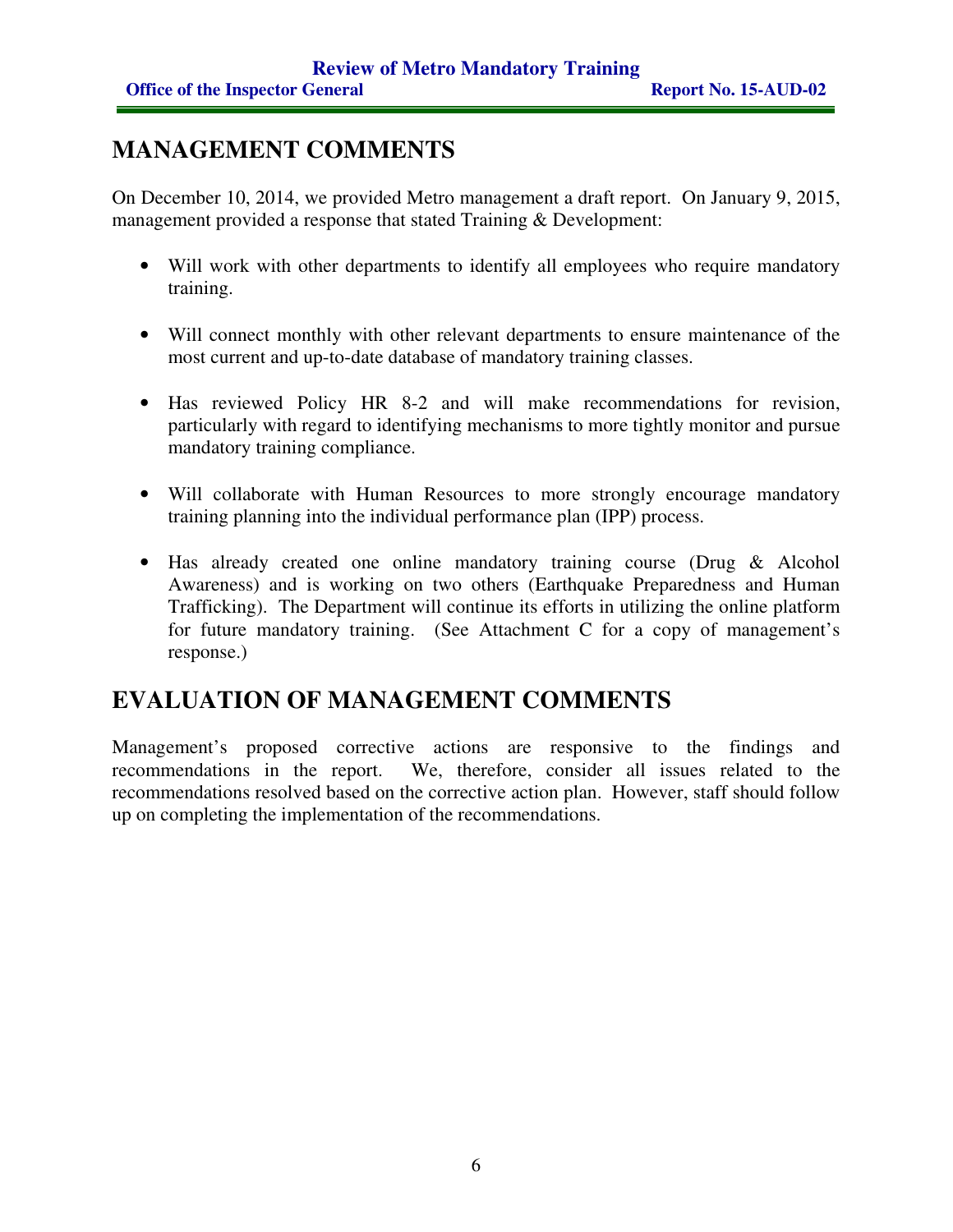## **List of Mandatory Training Classes in the SharePoint Database**

| <b>Class</b>                                                               | <b>Training Program</b>                        | <b>Attendees</b>                                                                                                                                                                                                                                                                                                                                                                                                                                                                                                                                                                                                                                                                                                                                                                                                                                                                                                                                                                                                              |
|----------------------------------------------------------------------------|------------------------------------------------|-------------------------------------------------------------------------------------------------------------------------------------------------------------------------------------------------------------------------------------------------------------------------------------------------------------------------------------------------------------------------------------------------------------------------------------------------------------------------------------------------------------------------------------------------------------------------------------------------------------------------------------------------------------------------------------------------------------------------------------------------------------------------------------------------------------------------------------------------------------------------------------------------------------------------------------------------------------------------------------------------------------------------------|
| Aboveground<br><b>Storage Tank</b><br>Management                           | Environmental<br><b>Training Institute</b>     | Metro personnel that work with or around facility ASTs<br>and management personnel responsible for those facility<br>operators. Annual training                                                                                                                                                                                                                                                                                                                                                                                                                                                                                                                                                                                                                                                                                                                                                                                                                                                                               |
| Bloodborne<br>Pathogens<br>Awareness                                       | ETD (Employee<br>Training $\&$<br>Development) | Workers in many different occupations are at risk of<br>exposure to Bloodborne pathogens, including Hepatitis<br>B, Hepatitis C, and HIV/AIDS. This exposure may be<br>through needle sticks, sharps injuries, mucous<br>membranes, and skin exposure contact with potentially<br>infectious materials. First aid team members,<br>housekeeping personnel janitors, mopper-waxers and<br>service attendants (in some settings) are examples of<br>workers who may be at risk of exposure.<br>Workers<br>and supervisors who in the normal course of employment<br>may be exposed to body fluids • AND/OR when there is<br>a change in assigned duties to one of the positions stated<br>above; change in operation in which employees have not<br>been trained before; and deviation from the procedures.<br>Mandatory annual update.                                                                                                                                                                                         |
| <b>CNG</b> First<br><b>Responder Training</b><br>for Vehicle<br>Operations | <b>Corporate Safety</b>                        | All VOs, TOSs, Management and other first responders.                                                                                                                                                                                                                                                                                                                                                                                                                                                                                                                                                                                                                                                                                                                                                                                                                                                                                                                                                                         |
| Drug and Alcohol<br>Reasonable<br>Suspicion<br>Determination               | <b>MOP</b>                                     | Attendance is mandatory for All Metro Chiefs,<br>Executives, Directors, Managers and Supervisors who<br>supervise safety-sensitive employees, and for those<br>supervisory personnel who may be called upon to order a<br>reasonable-suspicion-based test. The United States<br>Department of Transportation (DOT) and the Federal<br>Transit Administration (FTA) established this attendance<br>mandate. Attendance is also beneficial for non-safety-<br>sensitive Supervisors and Managers who are charged<br>with the day-to-day implementation of the Metro/PTSC<br>Alcohol and Drug-Free Work Environment policy. This<br>course should be taken once every 3 years, or whenever<br>there are major changes to the Metro policy or the<br>DOT/FTA regulations. Priority will be given to<br>Supervisors and Managers who have not yet taken the<br>class, and the expectation is that all of these individuals<br>will complete the class by the end of the current fiscal<br>year. The class is offered each quarter. |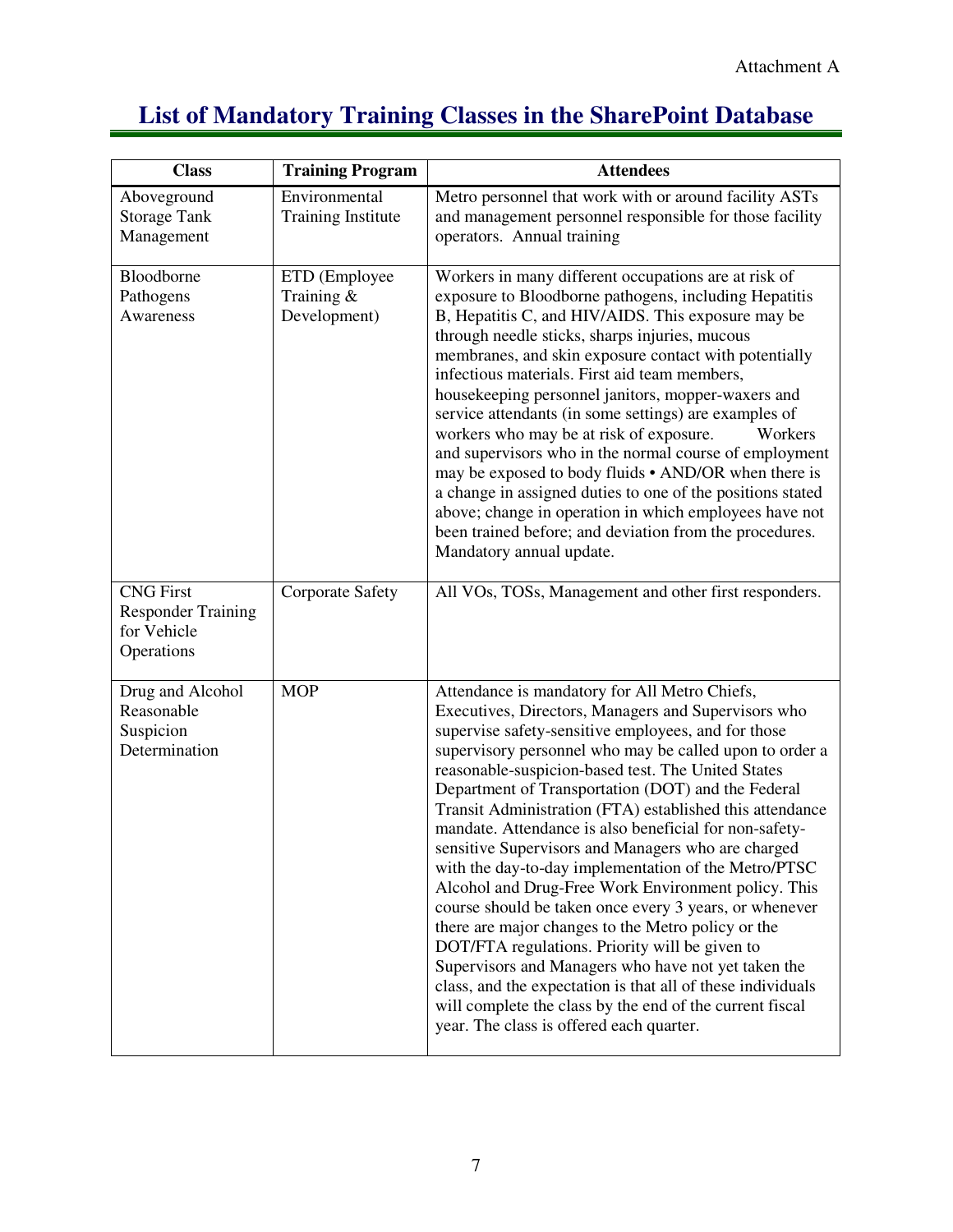## **List of Mandatory Training Classes in the SharePoint Database**

| <b>Class</b>                                             | <b>Training Program</b>                    | <b>Attendees</b>                                                                                                                                                                                                                                                                                                                                                                                                                                                                                                                                                                                                                                                                                                                |
|----------------------------------------------------------|--------------------------------------------|---------------------------------------------------------------------------------------------------------------------------------------------------------------------------------------------------------------------------------------------------------------------------------------------------------------------------------------------------------------------------------------------------------------------------------------------------------------------------------------------------------------------------------------------------------------------------------------------------------------------------------------------------------------------------------------------------------------------------------|
| Hazardous Waste<br>Management                            | Environmental<br><b>Training Institute</b> | Metro personnel who handle or manage hazardous waste<br>which include transferring waste materials to designated<br>storage areas, containerizing waste, labeling waste<br>containers, and preparing waste for shipment (e.g.,<br>maintenance specialists, service attendants, and<br>equipment maintenance supervisors). Annually.                                                                                                                                                                                                                                                                                                                                                                                             |
| Industrial<br>Wastewater<br>Management<br>Training       | Environmental<br><b>Training Institute</b> | All Facility maintenance personnel. Annually.                                                                                                                                                                                                                                                                                                                                                                                                                                                                                                                                                                                                                                                                                   |
| <b>IPP</b> Coaching<br>Counseling                        | <b>MOP</b>                                 | All non-contract managers and supervisors who are<br>responsible for writing employee performance<br>evaluations.                                                                                                                                                                                                                                                                                                                                                                                                                                                                                                                                                                                                               |
| <b>Mandatory Transit</b><br>Operations<br>Experience     |                                            | The Chief Executive Officer has directed that this<br>experience be required for all new employees who have<br>not and will not operate a bus. They will be informed of<br>this requirement at the initial NEO session. Employees<br>who experience excessive stress and discomfort at the<br>prospect of operating the bus will be excused from<br>driving. They will be required to participate in the<br>experience as an observer. Human Resources will<br>provide OCI with a list of new hires scheduled to<br>participate in the experience. OCI will report attendance<br>to T&D. T&D will remind no shows and their<br>supervisors that this is a mandatory experience and that<br>waivers are granted by the CEO only. |
| New Employee<br>Orientation (NEO)                        | <b>NEO</b>                                 | All new employees i.e. regular, part-time, temporary and<br>interns.                                                                                                                                                                                                                                                                                                                                                                                                                                                                                                                                                                                                                                                            |
| Procurement for<br>Project Managers I<br>$&$ II          | <b>MOP</b>                                 | All Metro Program and Project Managers who manage<br>and/or procure external contractors or vendors to support<br>the successful completion of their program or project.<br>This course is mandatory for Project/Program Managers<br>with projects greater than \$5M and is designed for<br>program/project Managers who will be involved with a<br>procurement action(s).                                                                                                                                                                                                                                                                                                                                                      |
| Records<br>Management and<br><b>Information Security</b> | <b>MOP</b>                                 | Attendance is mandatory for Supervisors and above who<br>have not attended the Records Management and<br>Information Security training. This course is also highly<br>recommended for Department Heads, Project Managers<br>and administrative staff who are responsible for Records<br>Management Compliance.                                                                                                                                                                                                                                                                                                                                                                                                                  |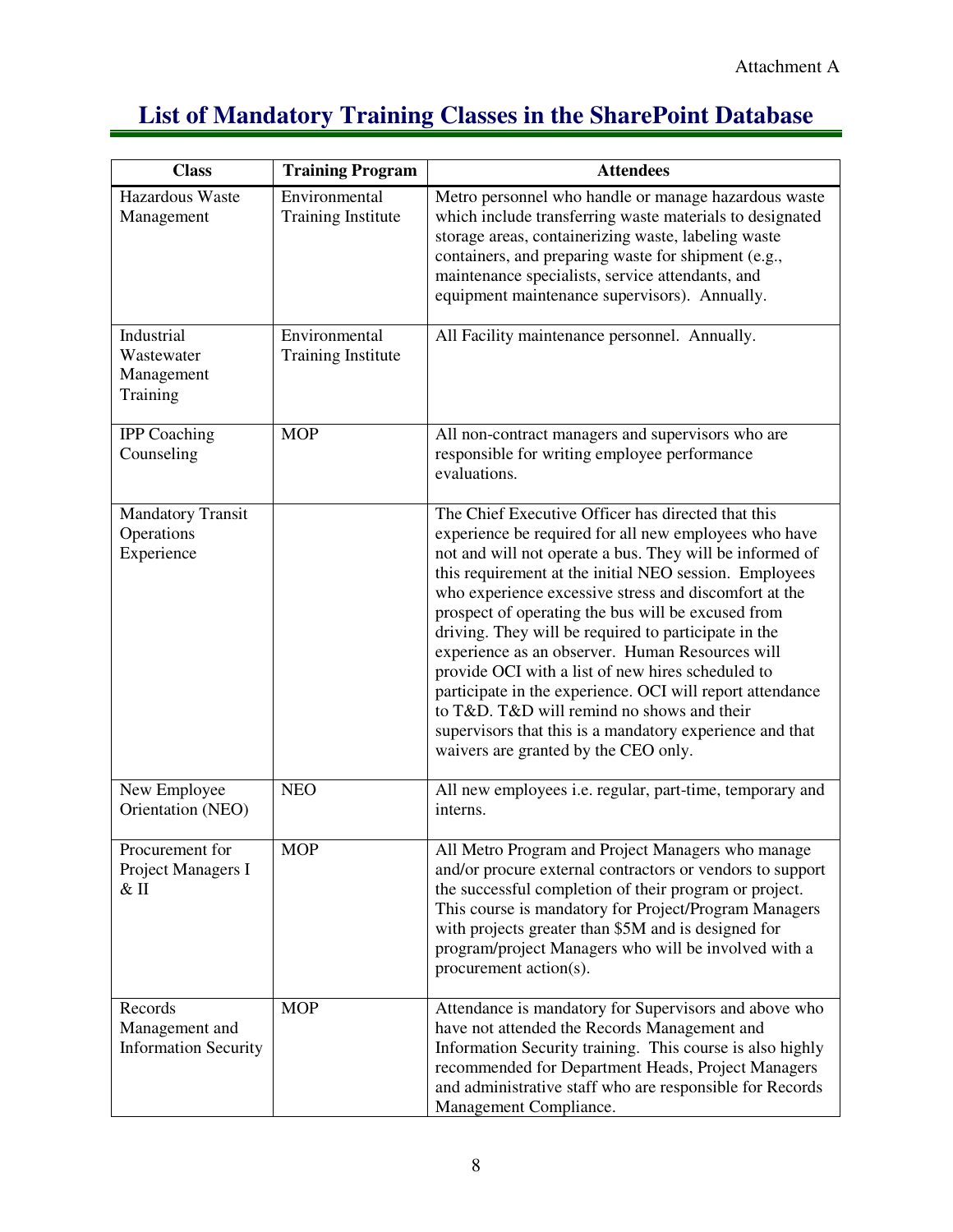## **List of Mandatory Training Classes in the SharePoint Database**

| <b>Class</b>                                                      | <b>Training Program</b>                    | <b>Attendees</b>                                                                                                                                                                                                                                                                                                                                                                                           |
|-------------------------------------------------------------------|--------------------------------------------|------------------------------------------------------------------------------------------------------------------------------------------------------------------------------------------------------------------------------------------------------------------------------------------------------------------------------------------------------------------------------------------------------------|
| Safety $1st -$<br><b>Frontline Safety</b><br>Training             | <b>ETD</b>                                 | All Metro Employees                                                                                                                                                                                                                                                                                                                                                                                        |
| <b>Sexual Harassment</b><br>Prevention, Title VI<br>and Title VII | <b>MOP</b>                                 | Attendance is mandatory for all Metro Chiefs,<br>Executives, Directors, Managers, Supervisors and lead<br>persons who routinely direct the daily function(s) of<br>another employee, and who have not attended this<br>training within the last 2 years.                                                                                                                                                   |
| Spill Prevention and<br>Response                                  | Environmental<br><b>Training Institute</b> | Maintenance personnel who handle any hazardous and/or<br>non-hazardous material, which includes the handling,<br>storage, transportation, labeling and/or preparation of<br>these materials for shipment. If this second group<br>includes the staff listed above, then delete the first<br>section (e.g. Maintenance Specialists, Service Attendants<br>and Equipment Maintenance Supervisors). Annually. |
| Stormwater<br><b>Pollution Prevention</b><br>and Awareness        | Environmental<br><b>Training Institute</b> | Facility managers and personnel. Annually.                                                                                                                                                                                                                                                                                                                                                                 |
| <b>Transit Terrorism</b><br><b>Awareness Training</b>             | <b>ETD</b>                                 | All Metro Employees                                                                                                                                                                                                                                                                                                                                                                                        |
| Underground<br><b>Storage Tank</b><br>Management                  | Environmental<br><b>Training Institute</b> | Metro personnel involved in the management and/or<br>inspection of underground storage tanks (USTs).<br>Annually.                                                                                                                                                                                                                                                                                          |
| <b>Universal Waste</b><br>Management                              | Environmental<br><b>Training Institute</b> | Maintenance Specialists, Service Attendants and Equip<br>Maintenance Supervisors. Maintenance personnel who<br>handle universal waste, which includes transferring waste<br>materials to designated storage areas, labeling waste<br>containers, and preparing waste for shipment.                                                                                                                         |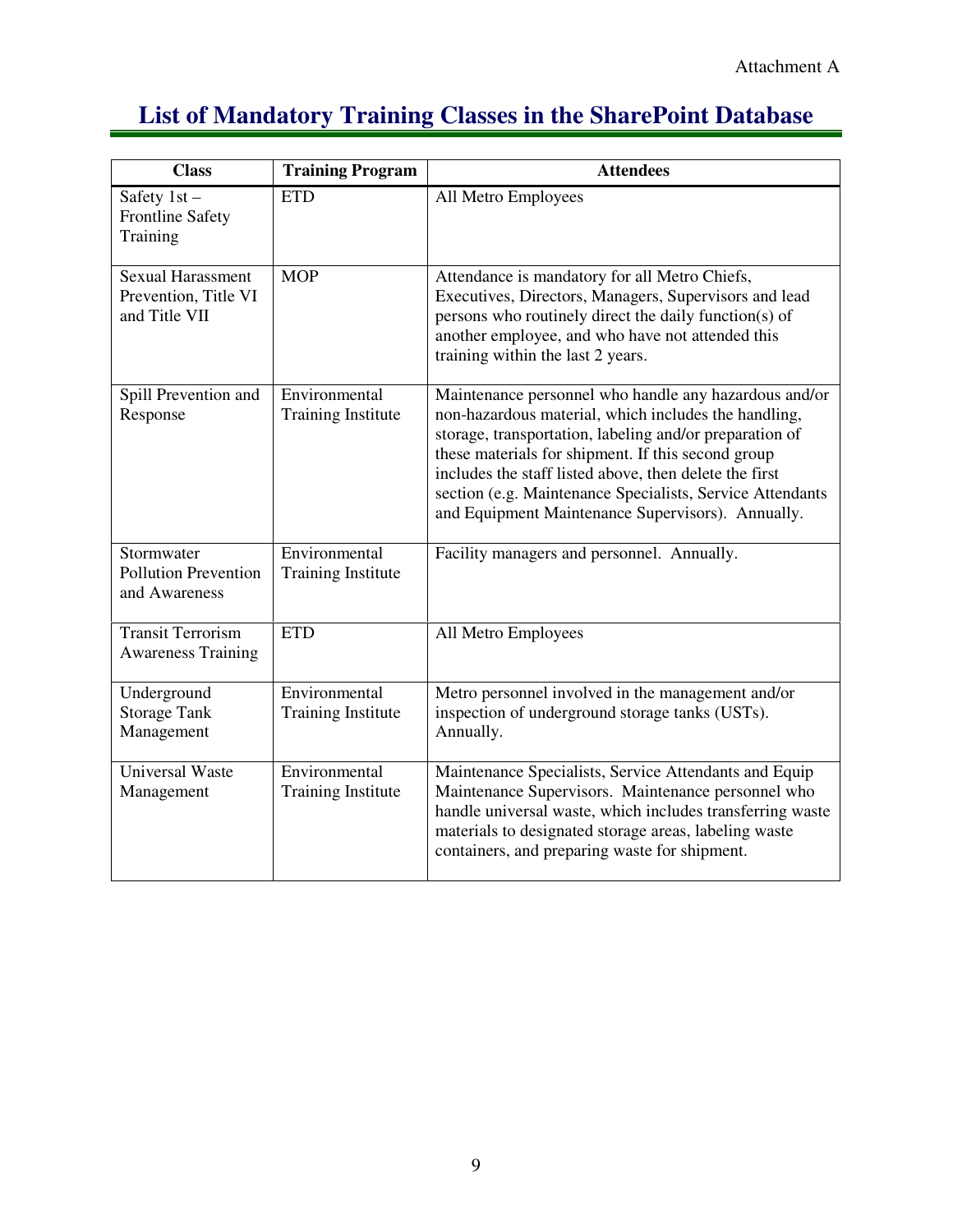## **List of Mandatory Training Classes Not Annotated as "Mandatory" in SharePoint Database**

| <b>Class</b>                                                                                                                                                                                       | <b>Training Program</b>                           | <b>Attendees</b>                                                                                                                                                                                                                                              |
|----------------------------------------------------------------------------------------------------------------------------------------------------------------------------------------------------|---------------------------------------------------|---------------------------------------------------------------------------------------------------------------------------------------------------------------------------------------------------------------------------------------------------------------|
| AB1234 Ethics<br>Training                                                                                                                                                                          | Ethics                                            | All Metro & EXPO Board of Directors or Governance<br>Council Members promptly after assuming office (prefer<br>with 30 days but no later than 1 year by law) every 2<br>years thereafter.                                                                     |
| <b>Acceptance Chart</b><br>Recording                                                                                                                                                               | RFS (Rail Fleet<br>Services)                      | Open only to RFS Maintenance Specialists and RFS<br>Engineering. Required before collecting vehicle<br>Acceptance data Calif. PUC requirement.                                                                                                                |
| <b>ADA</b> Reasonable<br>Accommodation<br><b>Interactive Process</b>                                                                                                                               | <b>MOP</b> (Management<br>Orientation<br>Program) | All Metro Chiefs, Executives, Managers, Supervisors or<br>departmental personnel who determine or make<br>recommendations regarding an employee's eligibility for<br>reasonable accommodation under ADA or the California<br>Fair Employment and Housing Act. |
| AnsaldoBreda<br>P2550 Light Rail<br><b>Vehicle Training</b>                                                                                                                                        | <b>RFS</b>                                        | Open only to Rail Fleet Services Maintenance Specialists<br>and RFS Engineering. Required before working on any<br>of the vehicle's safety sensitive equipment; California<br>PUC requirement.                                                                |
| Asbestos O and M<br>Training                                                                                                                                                                       | <b>Corporate Safety</b>                           | All Supervisors & Managers & staff who are responsible<br>for maintenance $\&$ handling of asbestos-containing<br>materials. Metro Mandate & CAL OSHA 528-Sec 1529<br>& 5208.                                                                                 |
| <b>Brandt High-Rail</b><br>Truck                                                                                                                                                                   | <b>RFS</b>                                        | Open only to RFS Maintenance Specialists and RFS<br>Engineering. Required before Operating the Brandt<br>Power-Unit on the Rail. Calif. PUC requirement.                                                                                                      |
| Breda A650 Heavy<br>Rail Vehicle<br>Training                                                                                                                                                       | <b>RFS</b>                                        | Open only to Rail Fleet Services Maintenance Specialists<br>and RFS Engineering. Required before working on any<br>of the vehicle's safety sensitive equipment; California<br>PUC requirement.                                                                |
| <b>Diversity Training</b><br>for Managers. Note:<br>while separately<br>listed for new<br>managers, this is the<br>exact same course as<br>"Sexual Harassment<br>Prevention, Title VI<br>and VII." | <b>MOP</b>                                        | This class is for newly appointed Metro chiefs,<br>executives, managers and supervisors only. EEO Title<br>VII and Assembly Bill, 1825 CAL Gov't Code 12950.1<br>(2006)n.                                                                                     |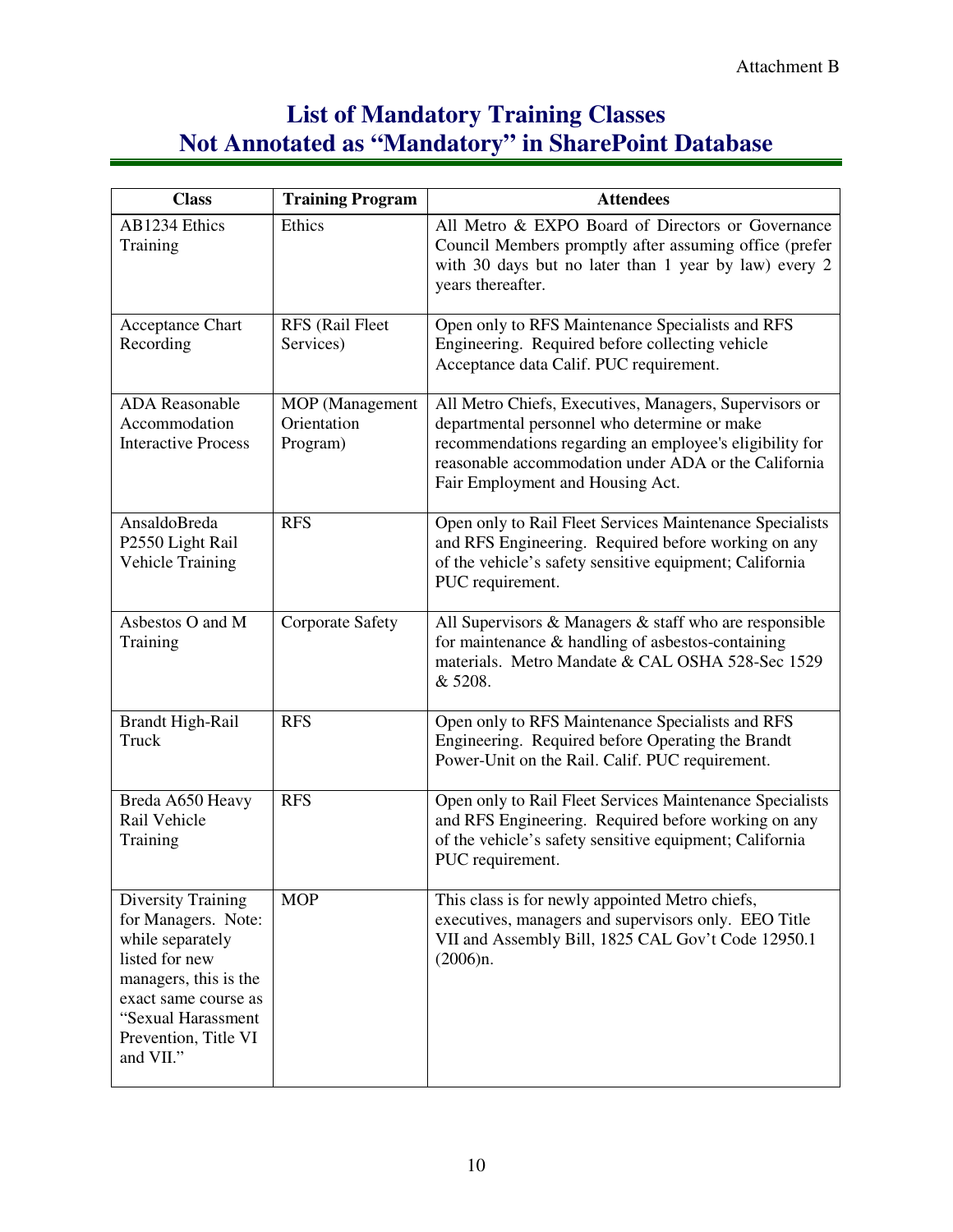## **List of Mandatory Training Classes Not Annotated as "Mandatory" in SharePoint Database**

| <b>Class</b>                                                                                | <b>Training Program</b>                                     | <b>Attendees</b>                                                                                                                                                                                                                                                                                                                                                                                                                                                                                                           |
|---------------------------------------------------------------------------------------------|-------------------------------------------------------------|----------------------------------------------------------------------------------------------------------------------------------------------------------------------------------------------------------------------------------------------------------------------------------------------------------------------------------------------------------------------------------------------------------------------------------------------------------------------------------------------------------------------------|
| Ethics Training for<br><b>Executive Personnel</b>                                           | Ethics                                                      | All incoming Executive Personnel.                                                                                                                                                                                                                                                                                                                                                                                                                                                                                          |
| <b>First Responder</b><br>Awareness (FRA)<br>Level - Hazardous<br><b>Materials Training</b> | <b>ETD</b>                                                  | Anyone who responds to emergencies. CAL OSHA<br>Requirement.                                                                                                                                                                                                                                                                                                                                                                                                                                                               |
| <b>Forklift Operation</b>                                                                   | <b>RFS</b>                                                  | Open only to RFS Maintenance Specialists and RFS<br>Engineering. Required before Operating a Forklift and<br>then Refresher training every 3-years. OSHA<br>requirement.                                                                                                                                                                                                                                                                                                                                                   |
| Hazard<br>Communication                                                                     | <b>MOP</b>                                                  | Attendance is mandatory for all Metro Managers and<br>Supervisors who manage or supervise employees who<br>handle or work with hazardous substances. The<br>California Code of regulations, Title 8, Section 5194 (h)<br>requires training of employees, at the time of initial<br>assignment, when a new hazard is introduced into their<br>work area and when employees are reassigned to conduct<br>hazardous operations. This course was mandated by the<br>Chief Executive Officer. CAL OSHA Title 8 Section<br>5149. |
| Hazardous Material<br>Management for Bus<br><b>Rail Operations</b>                          | <b>ETD</b>                                                  | Metro employees who, handle, store and use hazardous<br>materials. Safety Guidelines for labeling, handling &<br>Storage of Hazardous Materials. California Code of<br>Regulations, Title 8, section 4650.                                                                                                                                                                                                                                                                                                                 |
| Hegenscheidt Wheel<br>True                                                                  | <b>RFS</b>                                                  | Open only to RFS Maintenance Specialists and RFS<br>Engineering. Required before operation of the Wheel<br>True Machine Calif. PUC requirement.                                                                                                                                                                                                                                                                                                                                                                            |
| <b>Legal Development</b><br>and Ethics for<br>Managers                                      | Management<br>Orientation<br>Program (MOP)<br>(T&D program) | All Metro Chiefs, Executives, Directors, Managers and<br>Supervisors who have not attended ethics or legal<br>training within the past 3 years as indicated by OD&T's<br>training records.                                                                                                                                                                                                                                                                                                                                 |
| New Maintenance<br>Specialist Rail<br>Vehicle Introduction                                  | <b>RFS</b>                                                  | Open only to RFS Maintenance Specialists and RFS<br>Engineering. Required for all new Maintenance<br>Specialists; Calif. PUC requirement; Cal OSHA<br>requirements.                                                                                                                                                                                                                                                                                                                                                        |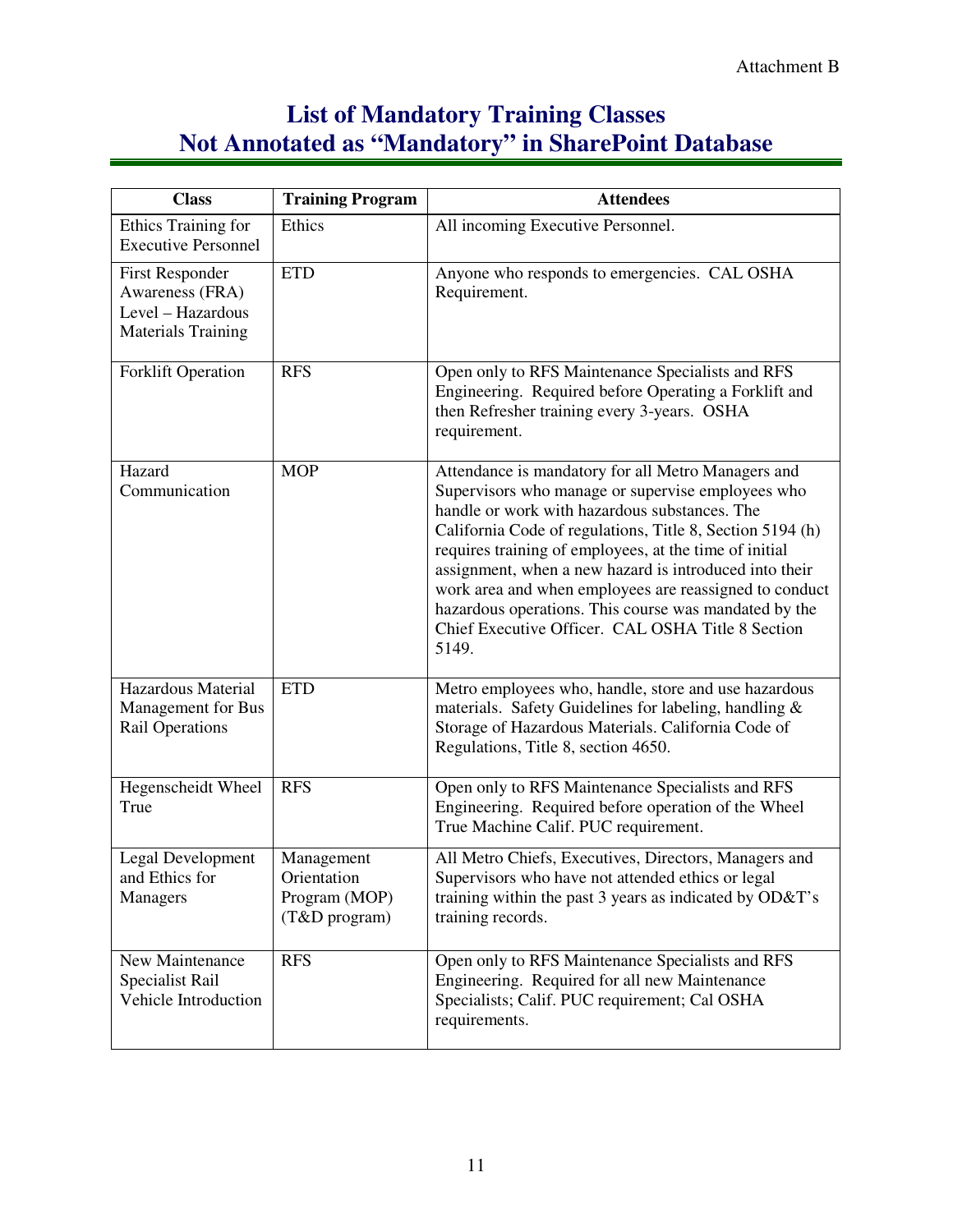## **List of Mandatory Training Classes Not Annotated as "Mandatory" in SharePoint Database**

| <b>Class</b>                                                      | <b>Training Program</b> | <b>Attendees</b>                                                                                                                                                                              |
|-------------------------------------------------------------------|-------------------------|-----------------------------------------------------------------------------------------------------------------------------------------------------------------------------------------------|
| Nippon Sharyo P865<br>P2020 Light Rail<br><b>Vehicle Training</b> | <b>RFS</b>              | Open only to RFS Maintenance Specialists and RFS<br>Engineering. Required for all new Maintenance<br>Specialists; California PUC requirement; Cal OSHA<br>requirements.                       |
| Re-Railing                                                        | <b>RFS</b>              | Open only to RFS Maintenance Specialists and RFS<br>Engineering. Required before leading a Re-Railing of a<br>derailed rail cars. Calif. PUC requirement.                                     |
| Shuttle Wagon<br>Operation                                        | <b>RFS</b>              | Open only to RFS Maintenance Specialists and RFS<br>Engineering. Required before Operating the Shuttle<br>Wagon on the Rail. Calif. PUC requirement                                           |
| Siemens P2000<br>Light Rail Vehicle<br>Training                   | <b>RFS</b>              | Open only to Rail Fleet Services Maintenance Specialists<br>and RFS Engineering. Required before working on any<br>of the vehicle's safety sensitive equipment California<br>PUC requirement. |
| Simmons Wheel<br>Press                                            | <b>RFS</b>              | Open only to RFS Maintenance Specialists and RFS<br>Engineering. Required before Operating the Wheel<br>Press. Calif. PUC requirement.                                                        |
| Simmons Wheel<br>True                                             | <b>RFS</b>              | Open only to RFS Maintenance Specialists and RFS<br>Engineering. Required before operation of the Wheel<br>True Machine Calif. PUC requirement.                                               |
| Tire Press Operation                                              | <b>RFS</b>              | Open only to RFS Maintenance Specialists and RFS<br>Engineering. Required before Operating the Tire Press.<br>Calif. PUC requirement.                                                         |
| Unimog High-Rail<br><b>Rescue Truck</b>                           | <b>RFS</b>              | Open only to RFS Maintenance Specialists and RFS<br>Engineering. Required before Operating the Unimog on<br>the Rail. Calif. PUC requirement.                                                 |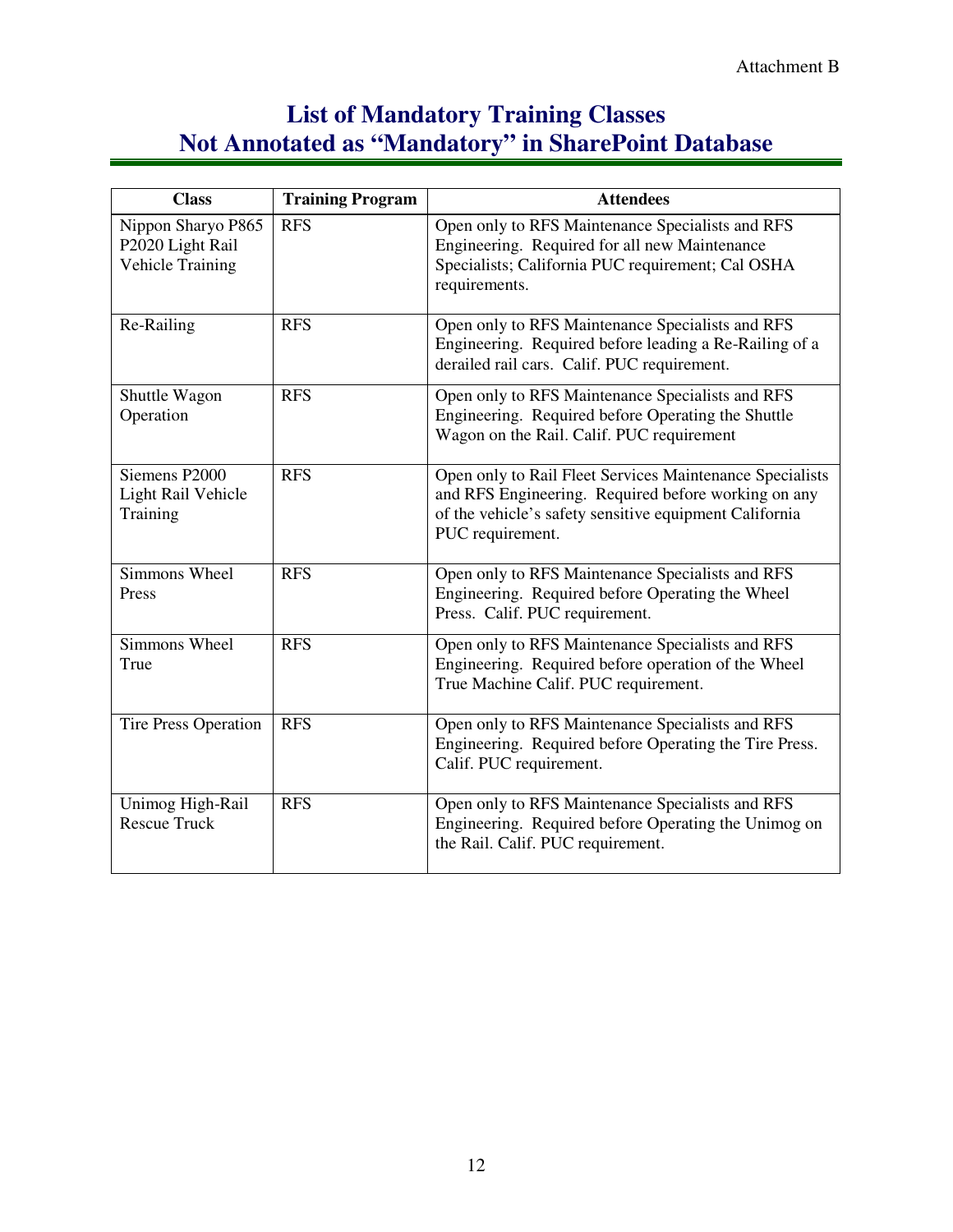#### **Management Response to Draft Report**

#### Metro Interoffice Memo Date January 9, 2015 To Karen Gorman Inspector General  $Cc$ Don Ott Executive Director, Employee & Labor Relations  $From$ Mike Thompson Director, Training & Development Subject Draft Report on Review of Metro Mandatory Training (Report No. 15-AUD-02) Training & Development has reviewed the results of the subject audit report and concurs with the recommendations and findings of the audit. The responses to the report are below. **Recommendation 1:** Consider ways to proactively set up a system to identify all employees who require mandatory training, and notify the employees to sign up for the required classes. Response: Training & Development will work with departments that require mandatory training to ensure that our existing system reflects all mandatory training required for each job class. **Recommendation 2:** Update the SharePoint database by: a. Reviewing the mandatory training classes listed in the SharePoint database to ensure that all mandatory training classes are annotated as "mandatory" in the database, and b. Periodic reviewing the database to ensure that the information listed is current and all mandatory training classes are annotated. Response: Training & Development will connect monthly with other relevant departments to ensure maintenance of the most current and up-to-date database. **Recommendation 3:** Update the Metro Policy on Training, HR 8-2, in accordance with General Management Policy GEN 5. Response: Training & Development has reviewed this policy and will make recommendations for revision, particularly with regard to identifying mechanisms to more tightly monitor and pursue mandatory training compliance.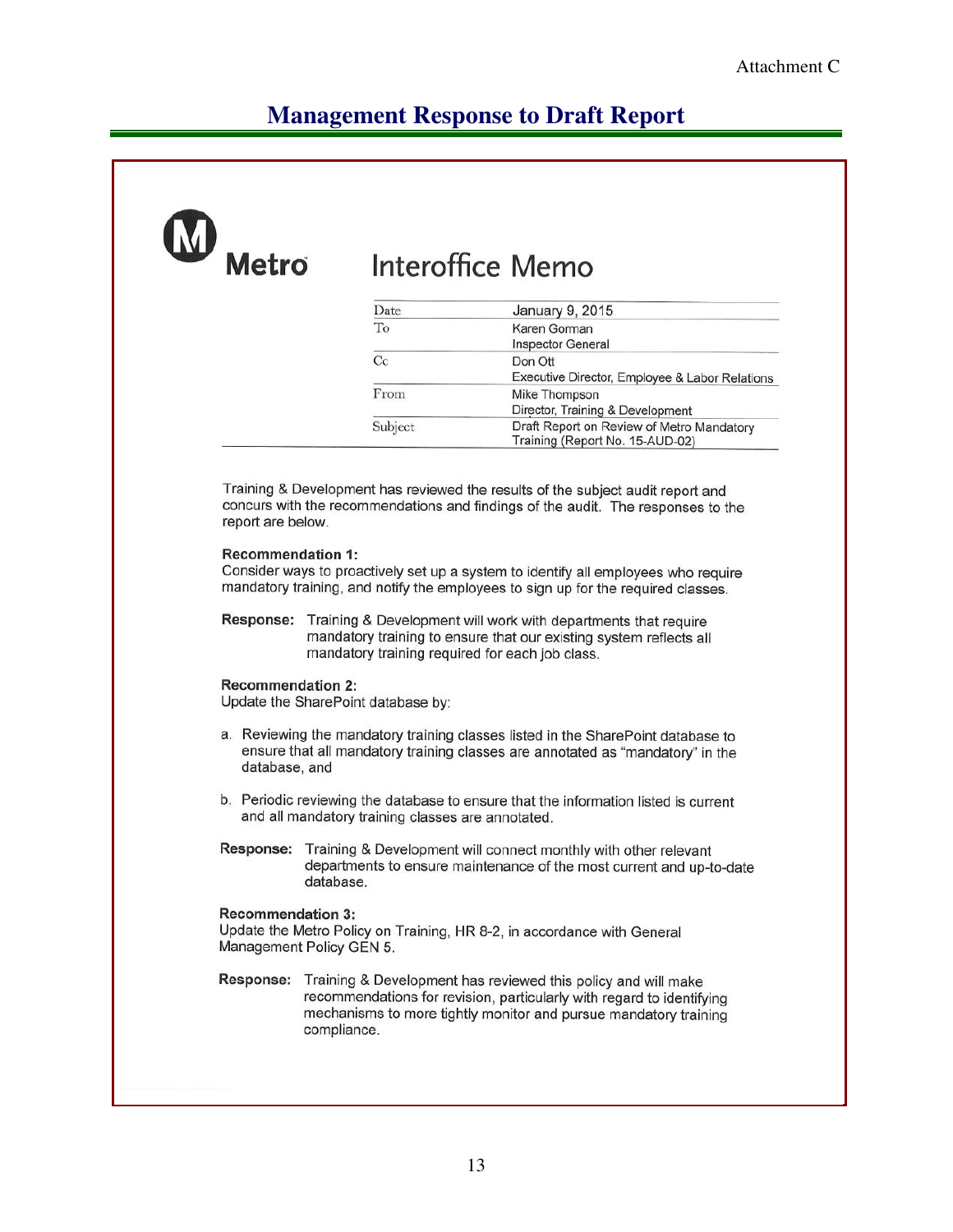#### **Management Response to Draft Report**